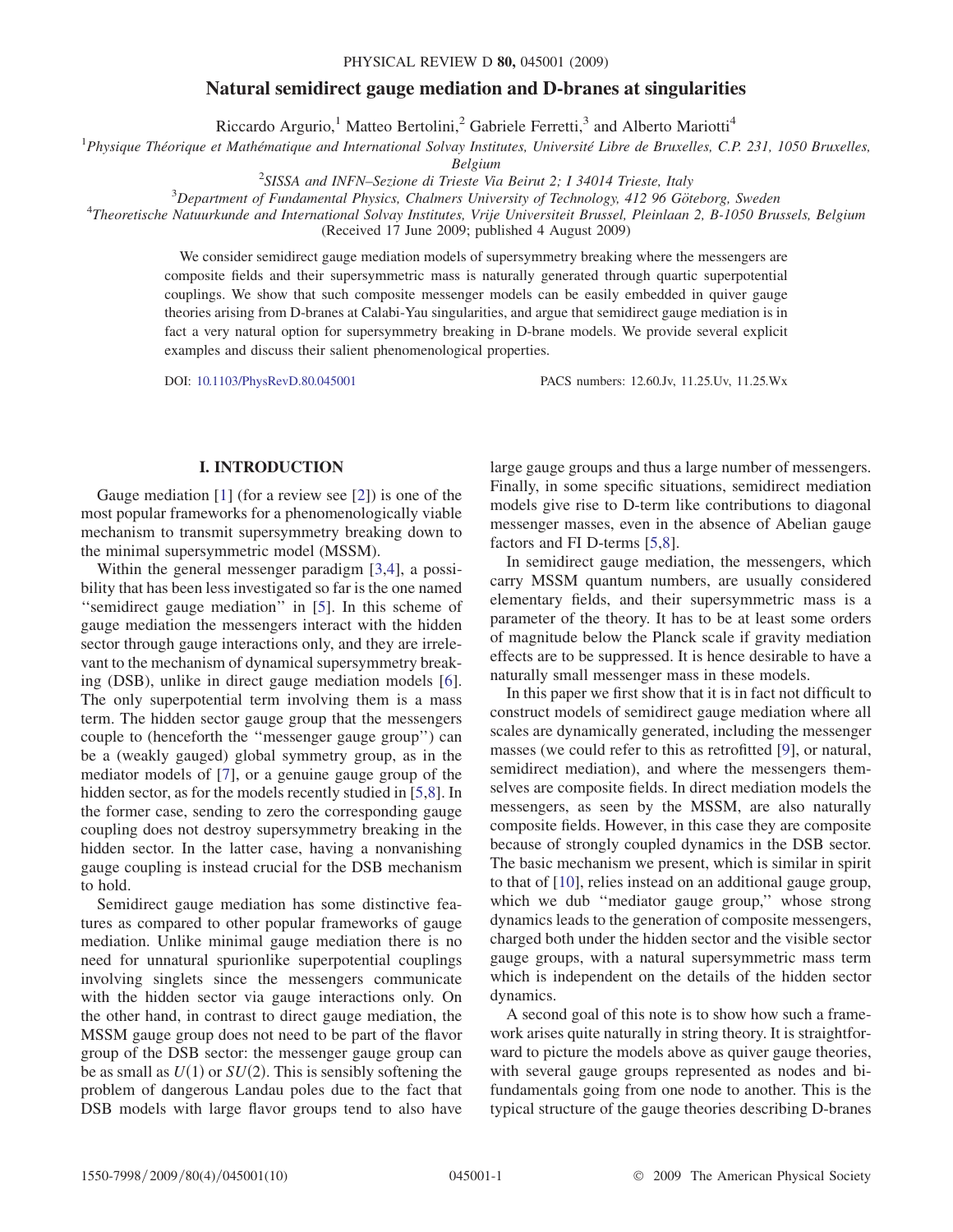#### ARGURIO, BERTOLINI, FERRETTI, AND MARIOTTI PHYSICAL REVIEW D 80, 045001 (2009)

at Calabi-Yau (CY) singularities, suggesting that natural semidirect mediation is rather generic in string theory models of gauge mediation. To support such a claim, we will work out several explicit examples where this holds.

The paper is organized as follows. In Sec. II we describe the basic building blocks which are needed for constructing semidirect gauge mediation models with natural masses for the messengers. Using these building blocks, in Sec. III we discuss complete, explicit models of semidirect gauge mediation. In Sec. IV we show how such models arise quite generically in string theory, provide a few explicit examples, and discuss some of their very basic phenomenological properties. Section V contains our conclusions and outlook.

## II. RETROFITTING THE MESSENGER SECTOR

In what follows we will first describe the basic ingredients we are going to use to generate a natural, composite messenger sector in the framework of semidirect gauge mediation. Then we will discuss how such basic building blocks can be embedded in concrete gauge mediation models.

#### A. A toy model

Let us consider the nonchiral supersymmetric gauge theory depicted in Fig. [1](#page-1-0), a quiver gauge theory with three gauge factors and bi-fundamental matter superfields. We will label the three gauge groups as  $SU(N_h)$  for the hidden sector gauge group (which, in more elaborate models, need not be the gauge group whose strong dynamics leads to DSB),  $SU(N_v)$  for the visible sector gauge group (typically, we will take  $N_v = 5$ ), and  $SU(N_m)$  for what we dubbed mediator gauge group. Of course, generalizations to gauge groups other than  $SU(N)$  are also possible.

<span id="page-1-1"></span>An important further ingredient is to let the bifundamental matter interact via a quartic superpotential:

$$
W_{\text{tree}} = h_1 X_{hm} X_{mv} X_{vm} X_{mh} + h_2 X_{hm} X_{mh} X_{hm} X_{mh}
$$

$$
+ h_3 X_{vm} X_{mv} X_{vm} X_{mv}.
$$
 (1)

Traces over the indices of the various gauge groups are understood. The couplings  $h_i$  have dimension of an inverse mass and they are inversely proportional to the UV scale generating the nonrenormalizable interaction [\(1\)](#page-1-1). In this toy model, which lacks a UV completion, this scale is undetermined, and can be taken to be the Planck scale. $<sup>1</sup>$ </sup>



<span id="page-1-0"></span>FIG. 1 (color online). The basic building blocks. Each node corresponds to a SU factor; the gauge group ranks are  $N_h$ ,  $N_m$ and  $N_v$ . The (red) arrows correspond to bi-fundamental chiral superfields. We choose  $N_m = N_h + N_v$ .

We now take the rank of the mediator gauge group to be

$$
N_m = N_h + N_v. \tag{2}
$$

Given this matter content, the beta function of the middle node will be the one with the largest one-loop coefficient. It is thus natural to assume that such gauge group reaches strong coupling first. In other words, if all the three gauge factors are UV-free, we assume the following hierarchy between the corresponding dynamically generated scales:  $\Lambda_m \gg \Lambda_h$ ,  $\Lambda_v$ . Since we want to achieve DSB we will need to add extra matter to the hidden gauge group. Thus, we can also keep the possibility that the hidden gauge group is not UV-free, in which case we only impose  $\Lambda_m \gg \Lambda_{\nu}$ .

At scales above  $\Lambda_m$  the other nodes act effectively as global flavor groups and the theory reduces to SQCD with  $N_f = N_c$  (where  $N_c = N_m = N_h + N_v$  in this case). The effective superpotential hence reads [[11](#page-8-10)]

$$
W_{\text{eff}} = h_1 M_{hv} M_{vh} + h_2 M_{hh} M_{hh} + h_3 M_{vv} M_{vv}
$$
  
+  $\lambda (\det \mathcal{M} - \mathcal{B} \tilde{\mathcal{B}} - \Lambda_m^{2N_m}),$  (3)

with  $\lambda$  a Lagrange multiplier,  $\mathcal{B} \sim (X_{mh})^{N_h} (X_{mv})^{N_v}$ ,  $\tilde{\mathcal{B}} \sim$  $(X_{hm})^{N_h}(X_{vm})^{N_v}$  the baryon fields and M the meson matrix, with entries  $M_{hv} = X_{hm}X_{mv}$ ,  $M_{vh} = X_{vm}X_{mh}$ ,  $M_{hh} =$  $X_{hm}X_{mh}$ , and  $M_{vv} = X_{vm}X_{mv}$  (the summation on the middle node gauge indices is understood).

Because of the quartic superpotential terms, which become quadratic terms in the mesons, the moduli space separates into two disconnected branches, the mesonic one and the baryonic one. On the mesonic branch some mesons acquire VEVs, and hence the two gauge groups at the first and third node are Higgsed in some way. We will not be interested in the physics along this branch.

Along the baryonic branch the low energy theory reduces to two  $SU(N_h)$  and  $SU(N_v)$  SYM nodes coupled via the meson fields  $M_{hv}$  and  $M_{vh}$ , and two adjoints  $M_{hh}$  and  $M_{yy}$ . The effective superpotential reduces to

$$
W = h_1 M_{hv} M_{vh} + h_2 M_{hh} M_{hh} + h_3 M_{vv} M_{vv}, \quad (4)
$$

which makes the (messenger!) fields  $M_{hv}$ ,  $M_{vh}$  and the two adjoints  $M_{hh}$ ,  $M_{vv}$  massive, with a dynamically generated (supersymmetric) mass

$$
m_i \sim h_i(\Lambda_m)^2. \tag{5}
$$

Notice that we have to rescale the meson fields by  $\Lambda_m$  to reinstate the correct mass dimension, and we have assumed

<sup>&</sup>lt;sup>1</sup>In string theory embeddings, one can set  $h_i \sim 1/M_s^*$ , with  $M_s^*$ being the string scale possibly warped down to a lower value by a duality cascade RG flow. In order to avoid Landau pole problems, one might not like to have  $M_s^*$  too low, though. For definiteness, in this paper we will always take  $M_s^*$  to be order of the Planck scale  $M_p$ .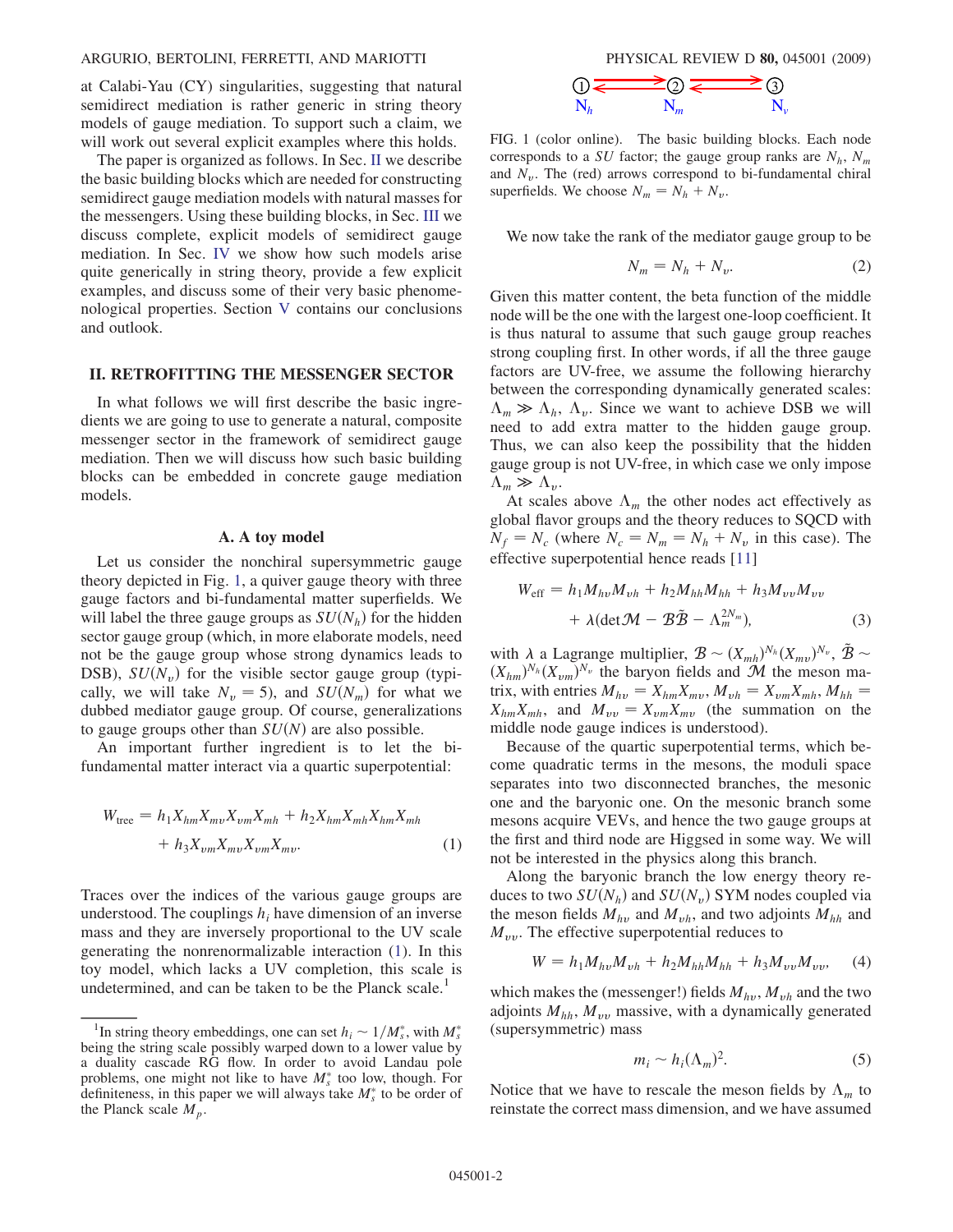a canonical Kähler potential near the origin of the baryonic branch. A hierarchy between the messenger and the adjoint masses can be achieved either by hand by tuning the  $h_i$ , or dynamically in slightly more elaborate models as we will show later.<sup>2</sup>

We note that models of semidirect mediation where the messenger masses are generated dynamically were also considered in [[10](#page-8-9)]. There, however, the effective dynamics of the mediator node was SQCD with a symplectic gauge group and  $N_f = N_c + 1$  flavors [\[12\]](#page-8-11).

The simple mechanism described above may seem quite ad hoc. In fact, this is not the case. A crucial ingredient for it to work is a gauge theory with a quiver structure and with quartic couplings between the bi-fundamental chiral superfields. This is precisely what happens, generically, when engineering supersymmetric gauge theories by means of D-branes at singularities. In Sec. IV we will consider several such examples where simple variants of the above mechanism arise automatically when considering suitable stacks of fractional branes at CY singularities.

Let us end this section with a few more comments.

In the model described above, there is an additional massless field given by the baryonic superfields modulo the baryonic branch constraint  $\mathcal{B}\tilde{\mathcal{B}} = -\Lambda_m^{2N_m}$ . This mode decouples completely from the dynamics of the other nodes, and can be given a mass by gauging the baryonic  $U(1)$  global symmetry of the middle node (in string theory setups, this is naturally accomplished by compactification).

One more comment is about the absence of explicit mass terms in the tree-level superpotential [\(1\)](#page-1-1). Such terms are not forbidden by the gauge symmetries. In order to prevent their appearance (which would lead at the effective level to phenomenologically dangerous VEVs for the messengers), we could resort to a  $\mathbb{Z}_4$  symmetry acting on the bifundamentals, or a continuous  $U(1)<sub>R</sub>$  symmetry. It is the latter which forbids the mass terms when such quiver gauge theories arise in string theory (typically, one defines the theory at a superconformal fixed point, hence masses are obviously forbidden). Another option is to have a slightly more complicated, but chiral, model, as we will discuss later.

One could wonder whether models with a composite messenger sector generated with a mechanism as the one described here may be plagued by possible instabilities. Indeed, there are presumably supersymmetric states along the mesonic branch which survive even in the regime where there is supersymmetry breaking on the baryonic branch. We will assume that they are far enough in field space, typically as  $\Delta X \sim \Lambda_m$ . The potential in the supersymmetry breaking vacuum is on the other hand controlled by, say,  $V \sim \Lambda_h^4$  so that tunnelling to the supersymmetric vacua is parametrically suppressed by powers of  $\Lambda_h/\Lambda_m$ .

It is obvious that the above simple toy model can be generalized in a variety of ways. The main message we want to convey here is that it is quite simple to build a supersymmetric gauge theory which, in some regime, reduces to an effective theory with massive fields transforming in the bi-fundamental representation of two otherwise decoupled (gauge) sectors. For this to happen, quartic superpotential terms are generically needed. The latter is a nice feature of these models since quartic terms are the most generic nonrenormalizable terms one can start adding to a given model. And, as already mentioned, such couplings are ubiquitous in D-brane constructions of supersymmetric gauge theories.

## B. More complete models

This simple way of generating composite and naturally massive chiral superfields mediating the interactions between two otherwise decoupled sectors, can be easily embedded into concrete semidirect gauge mediation models. This can be done by promoting the hidden and visible nodes to full-fledged hidden and visible sectors, including thus MSSM matter families and Higgses on the visible side, and any matter fields and additional gauge groups on the hidden side in order to achieve DSB. This is schematically depicted in Fig. [2.](#page-2-0) This way, we have a set of (composite) messenger fields, with a dynamically generated mass, coupled to the hidden sector only through gauge interactions.

At scales well below  $\Lambda_m$ , the messengers behave as effectively elementary. Thus, regardless the specific supersymmetry breaking mechanism in the hidden sector, the next step of the story amounts to computing the induced nonsupersymmetric messenger masses. Indeed, via gauge interactions with the gauge group  $SU(N_h)$ , the messengers acquire a nonsupersymmetric mass matrix which has both diagonal and off-diagonal contributions. Such contributions are generically at two-loops in the messenger group coupling and lead to a nonvanishing supertrace  $Str M<sup>2</sup>$  of the messenger mass matrix.

In fact, some interesting phenomena occur in specific situations. For instance, when the messenger gauge group

<span id="page-2-0"></span>

FIG. 2 (color online). The basic building blocks embedded into semidirect gauge mediation.

<sup>&</sup>lt;sup>2</sup>In this respect, note that the adjoint field  $M_{vv}$  could play the role of the GUT Higgs field. This would indeed necessitate some hierarchy between its mass scale and the scale of the messenger mass. Of course, in order to implement this option in any specific model, one should also find a mechanism to generate the other couplings of the GUT Higgs field. The other option is that  $M_{vv}$  is just a spectator. For a natural choice of its mass scale it should not by itself induce a Landau pole.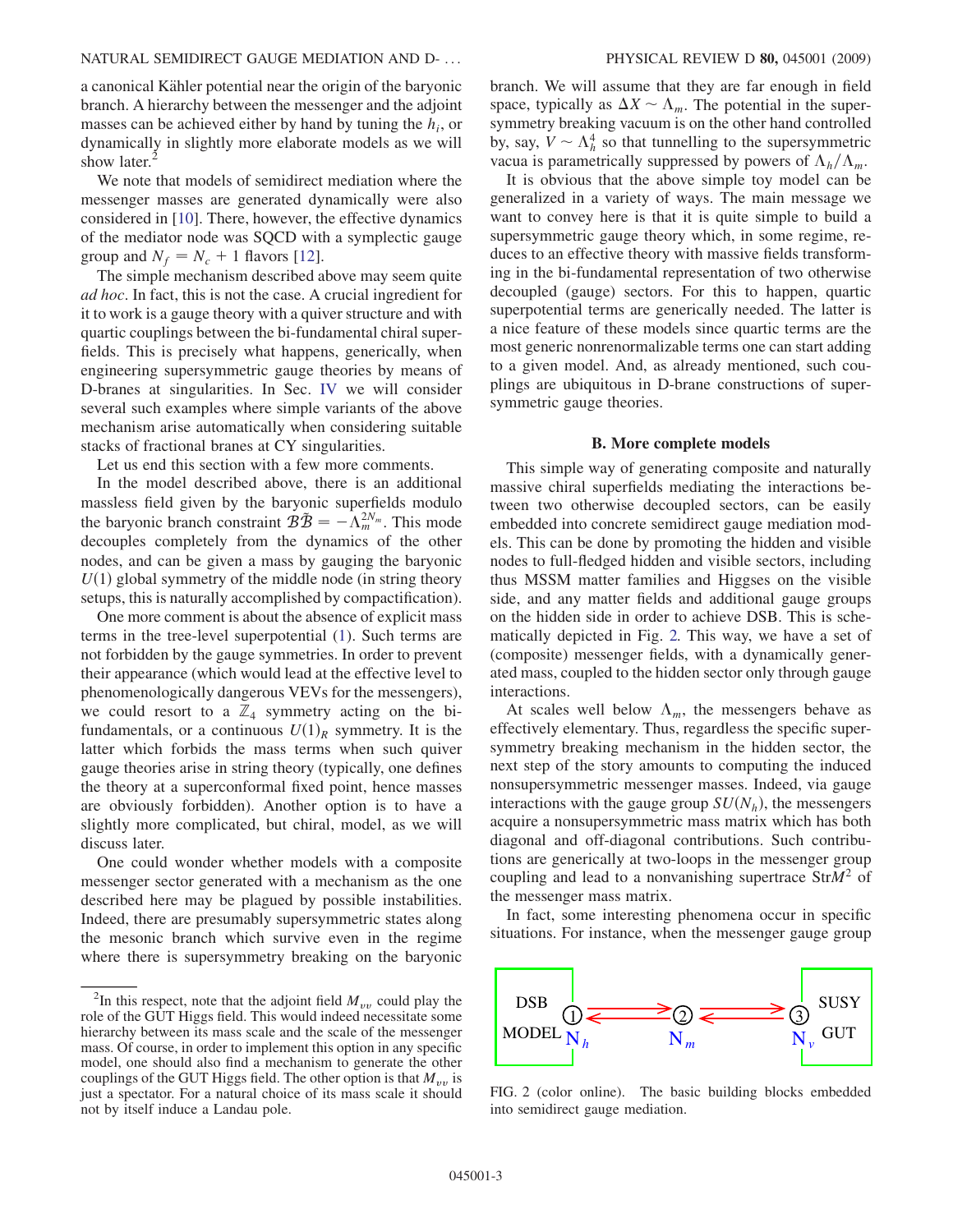$SU(N_h)$  is Higgsed due to the DSB mechanism [[5,](#page-8-4)[8\]](#page-8-7) there are also D-term-like contributions to the diagonal messenger masses which are induced by the F-terms. Notably, these terms arise also in the absence of  $U(1)$  factors (i.e. one does not need explicit FI-terms, as in minimal gauge mediation). A second interesting phenomenon, which holds when the scale of Higgsing is higher than the messenger supersymmetric mass scale, is that the loop orders in  $SU(N_h)$  of the messenger masses are effectively reduced by one unit. This applies to the D-terms, which appear then as classical, and to the aforementioned diagonal and offdiagonal contributions which are now at one loop. The Dterms do not contribute to the supertrace of the messenger sector masses, and the latter is thus one loop. The offdiagonal masses (which are encoded as  $F$  in minimal gauge mediation models) depend differently on the scales of the model, and hence can be naturally chosen to dominate or not.

One needs to worry about the messenger sector not having tachyonic components. This is usually achieved by implementing a hierarchy among the different scales of the problem. In our models it will be sufficient to have a reasonable hierarchy among the dynamical scales of the hidden and the mediator gauge groups. Very schematically, and in the worst case scenario, one has to impose a relation like

$$
\frac{m_{\text{non-susy}}}{m_{\text{susy}}} \sim \frac{\Lambda_h}{h(\Lambda_m)^2} \sim \frac{\Lambda_h M_p}{(\Lambda_m)^2} < 1\nabla. \tag{6}
$$

Of course, such bounds will have to be refined in specific models, in cases for instance where the hidden sector has more than one scale. One has then more options when choosing a hierarchy of scales, each choice leading to a different phenomenology [[7](#page-8-6)].

# III. NATURAL SEMIDIRECT MEDIATION: EXAMPLES

Within the spirit outlined above, there are many ways in which one can build concrete semidirect gauge mediation models.

In the most conservative case, one might like to keep untouched the simple dynamical mechanism presented in Sec. II A. In this case, the middle node has to be described by an effective SQCD with  $N_f = N_c$  at scales above  $\Lambda_m$ .

If we wanted just to retrofit the model of [\[5\]](#page-8-4), where the hidden sector is the well-known 3–2 model [[13\]](#page-8-12), we could then take the messenger node  $SU(N_h)$  to be the  $SU(2)$ gauge group of the 3–2 model [to which we attach further to the left an  $SU(3)$  node, along with additional matter], and the visible node to be  $SU(5)$  (possibly broken to the MSSM gauge group). Then, the middle node has to be taken to be  $SU(7)$ . Below its dynamical scale, when  $SU(7)$ confines, the model is exactly the one of [\[5](#page-8-4)], albeit with dynamically generated masses for the messengers (and an additional adjoint in the  $SU(2)$  which plays no role at all, since it is very massive). Obviously, above the messenger mass scale, when  $SU(7)$  deconfines, we acquire a lot more matter fields in  $SU(5)$ . However, if this happens close enough to the GUT scale, there is no Landau pole problem with having such a large number of messengers.

Similarly, one can retrofit the semidirect mediation model discussed in [\[8\]](#page-8-7) (the hidden sector is now the 4–1 model [[4](#page-8-3),[14](#page-8-13)]), where the messengers are charged under the Abelian gauge group of the hidden sector. In this case, keeping the visible sector to be again an  $SU(5)$  GUT, we should take the middle node to be  $SU(6)$  and the rest is the same as before.

Another possibility would be not to change at all the quiver in Fig. [1](#page-1-0), take  $N_h = N_v = 5$ , and dress the left node with a complete (hidden)  $SU(5)$  family and the right node with three  $(SU(5)$  GUT) families and a Higgs sector. The mediator node would then be  $SU(10)$ . The hidden sector is a well known example of (incalculable) DSB model [[15\]](#page-8-14), with the scale of supersymmetry breaking being of order  $\Lambda_h$ . If the effective messenger mass is sufficiently above the DSB scale  $\Lambda_h$ , this should be considered as a bona-fide semidirect mediation model, since the messengers in this case should not affect the DSB mechanism, as in the similar cases discussed in [\[14,](#page-8-13)[16\]](#page-8-15). In our setup, all scales are related to dynamically generated scales. Another very similar model would be based on taking as the hidden DSB sector the calculable model of  $SU(5)$  with two chiral families  $[17]<sup>3</sup>$  $[17]<sup>3</sup>$ 

Similarly, one can consider hidden sectors where supersymmetry is broken in a metastable vacuum, as massive SQCD in the magnetic-free phase [[19](#page-8-17)]. This type of models have been considered as hidden sectors for direct mediation of supersymmetry breaking, where the MSSM gauge group is embedded in the flavor group of SQCD [\[20,](#page-8-18)[21\]](#page-8-19). Here we propose to have instead only the messengers charged under the (weakly gauged) flavor group. The presence of an unbroken R-symmetry in the ISS supersymmetry breaking vacua is a problem for these direct mediation models since it suppresses gaugino masses. In our semidirect setup the R-symmetry would result in suppressing the off-diagonal terms in the messenger mass matrix, which in turn also leads to a suppression of the MSSM gaugino masses. For this reason we prefer to consider models such as the one presented in [\[20\]](#page-8-18) where, at the price of a more complicated vacuum structure, the Rsymmetry problem is overcome. In the next section, when considering string embeddings, we review a specific semidirect mediation model along these lines.

<sup>&</sup>lt;sup>3</sup>Of course, calculability is not a value in itself. Rather, incalculable models might even predict more generic MSSM soft terms. In this respect, it is also worth mentioning that for the incalculable model of [\[15\]](#page-8-14) an exact D-brane construction (and hence, in principle, its gravity dual description) is known in string theory [\[18\]](#page-8-20).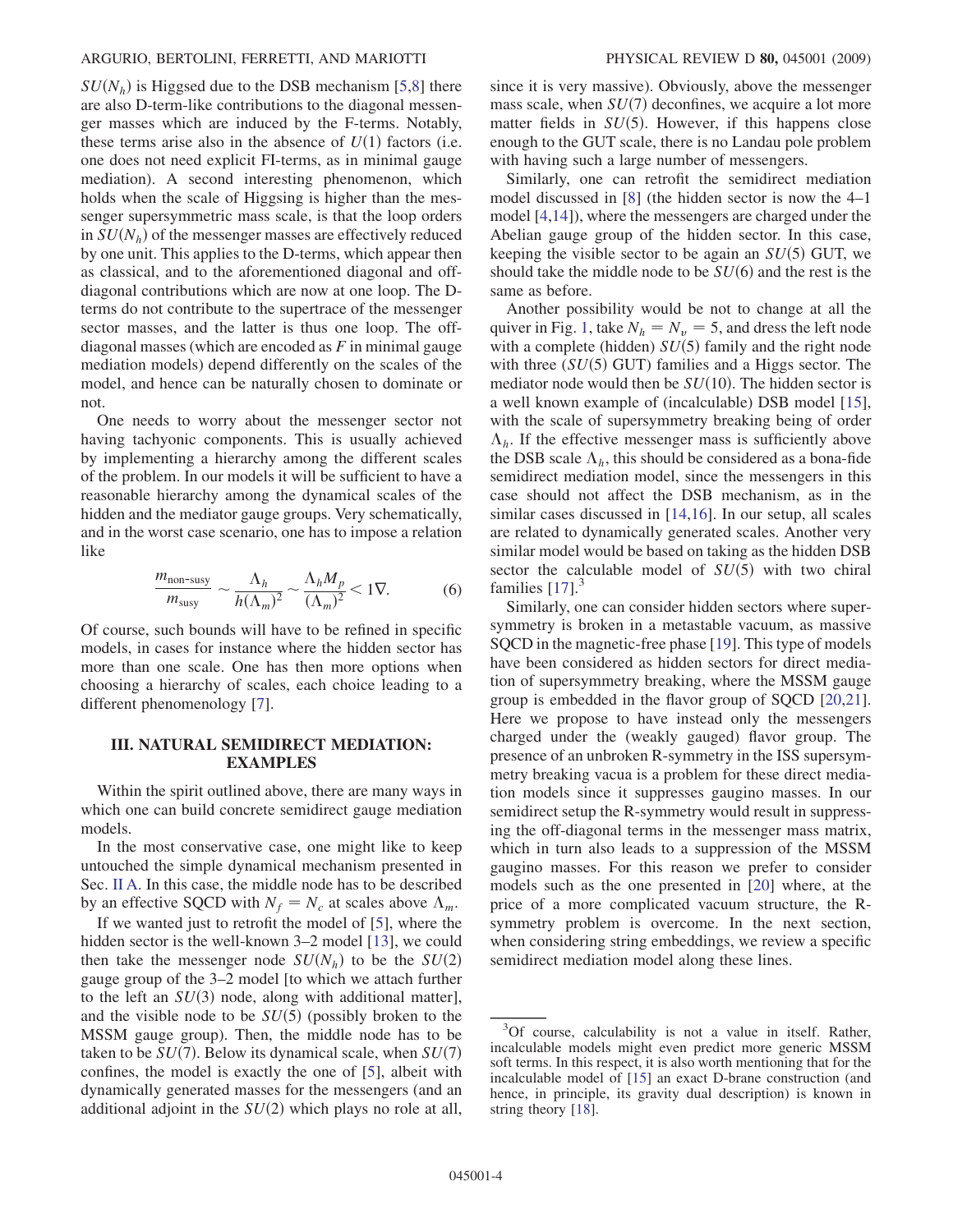### NATURAL SEMIDIRECT GAUGE MEDIATION AND D- ... PHYSICAL REVIEW D 80, 045001 (2009)

We can of course continue along these lines and build many more models. In what follows, we want instead to show how to recover models of natural semidirect mediation within known quiver gauge theories arising from Dbranes at Calabi-Yau singularities.

# IV. STRING EMBEDDINGS OF RETROFITTED MESSENGER SECTORS

Though it is an interesting and perhaps amusing exercise to try and find a model with hidden, messenger and MSSM sectors in a setup which could lead to a holographic gravity dual, it is not clear at all why, for instance, we would like to embed the MSSM, which is not strongly coupled (at least at the scales relevant to the soft terms), in such a strict setup. Thus, we could very well be satisfied with engineering through branes at CY singularities just the sectors which are truly strongly coupled, like the composite messenger sector that we described in this note, and possibly the DSB sector. The latter could even be taken to be an incalculable model defined by its holographic string dual, as in [[22](#page-8-21)]. In the same spirit, and in the context of a fullfledged CY compactification, one can then add visible matter by means of D7-branes [[22](#page-8-21)], which live far away from the warped throat where the hidden sector strong coupling dynamics takes place, and are hence weakly coupled.

We present below three examples of how to embed the composite messenger models in known quivers dual to Dbranes at singularities. $4$  For the reasons above, we will not be interested in the details of the visible sector.

# A. The orbifold of the conifold as a messenger sector

One of the simplest string setups where to implement the mechanism discussed in Sec. II A is the  $\mathbb{Z}_2$  orbifold of the conifold, extensively used in [[24](#page-8-22)]. The model is just a simple variant of our toy model. This is a four nodes nonchiral quiver gauge theory with bi-fundamental matter, as depicted in Fig. [3.](#page-4-0)

Here we take the gauge group to be  $SU(N_h) \times$  $SU(N_m)_1 \times SU(N_v) \times SU(N_m)_2$ , the superpotential given by string theory being

$$
W_{\text{tree}} = h(X_{h1}X_{1v}X_{v1}X_{1h} - X_{1v}X_{v2}X_{2v}X_{v1} + X_{v2}X_{2h}X_{h2}X_{2v} - X_{2h}X_{h1}X_{1h}X_{h2}).
$$
 (7)

We see that instead of one mediator node, we have two. We will take  $N_m = N_h + N_v$ , so that both mediator nodes are effectively like  $N_f = N_c$  SQCD. These two nodes have two separate scales  $\Lambda_1$  and  $\Lambda_2$ . Assuming that they both confine, we will have an effective description in terms of two sets of messenger fields, two sets of adjoint fields and two sets of baryons, essentially doubling the effective

<span id="page-4-0"></span>

FIG. 3 (color online). The quiver theory for a stack of (fractional) D-branes at a Conifold $/\mathbb{Z}_2$  singularity. In our realization we choose  $N_m = N_h + N_v$ .

fields with respect to the toy model discussed at the beginning of this note. By solving for the F-terms, and taking into account the constrained moduli spaces, one can show that there are several branches. The only one where the visible or hidden gauge groups are not Higgsed is when we are on the baryonic branch for both mediator nodes. Then, the effective superpotential reads

$$
W_{\rm eff} = h(M_{hv}^{(1)}M_{vh}^{(1)} - M_{vv}^{(1)}M_{vv}^{(2)} + M_{vh}^{(2)}M_{hv}^{(2)} - M_{hh}^{(1)}M_{hh}^{(2)}).
$$
\n(8)

Rescaling each meson superfield by the scale of its confined gauge group  $M_{ab}^{(i)} = \Lambda_i \Phi_{ab}^{(i)}$ , we get

$$
W_{\text{eff}} = h\Lambda_1^2 \Phi_{hv}^{(1)} \Phi_{vh}^{(1)} - h\Lambda_1 \Lambda_2 (\Phi_{vv}^{(1)} \Phi_{vv}^{(2)} + \Phi_{hh}^{(1)} \Phi_{hh}^{(2)}) + h\Lambda_2^2 \Phi_{vh}^{(2)} \Phi_{hv}^{(2)}.
$$
 (9)

So, if there is some hierarchy  $\Lambda_1 \ll \Lambda_2$ , naturally generated by a mild hierarchy of the UV couplings, we see that we have one pair of messengers which are the lightest effective fields. Then come the adjoints, and eventually we have another pair of massive messengers which should be completely irrelevant to the physics below the GUT scale.

This simple model can then be made phenomenologically viable by decorating the hidden and visible nodes with the relevant matter fields or additional nodes. The virtue of the present model is to naturally separate the scales of the messengers from the ones of the adjoints, making the former always the lightest. It may seem more contrived than our simple toy model. However, from the string theory perspective it is actually simpler, since it does not require multitracelike operators in order to give mass to the adjoints.<sup>5</sup>

<sup>4</sup> Another approach for embedding gauge mediation in the context of D-branes at singularities can be found in [[23](#page-8-23)].

<sup>5</sup> Such operators could arise from D-branes at orientifolded singularities.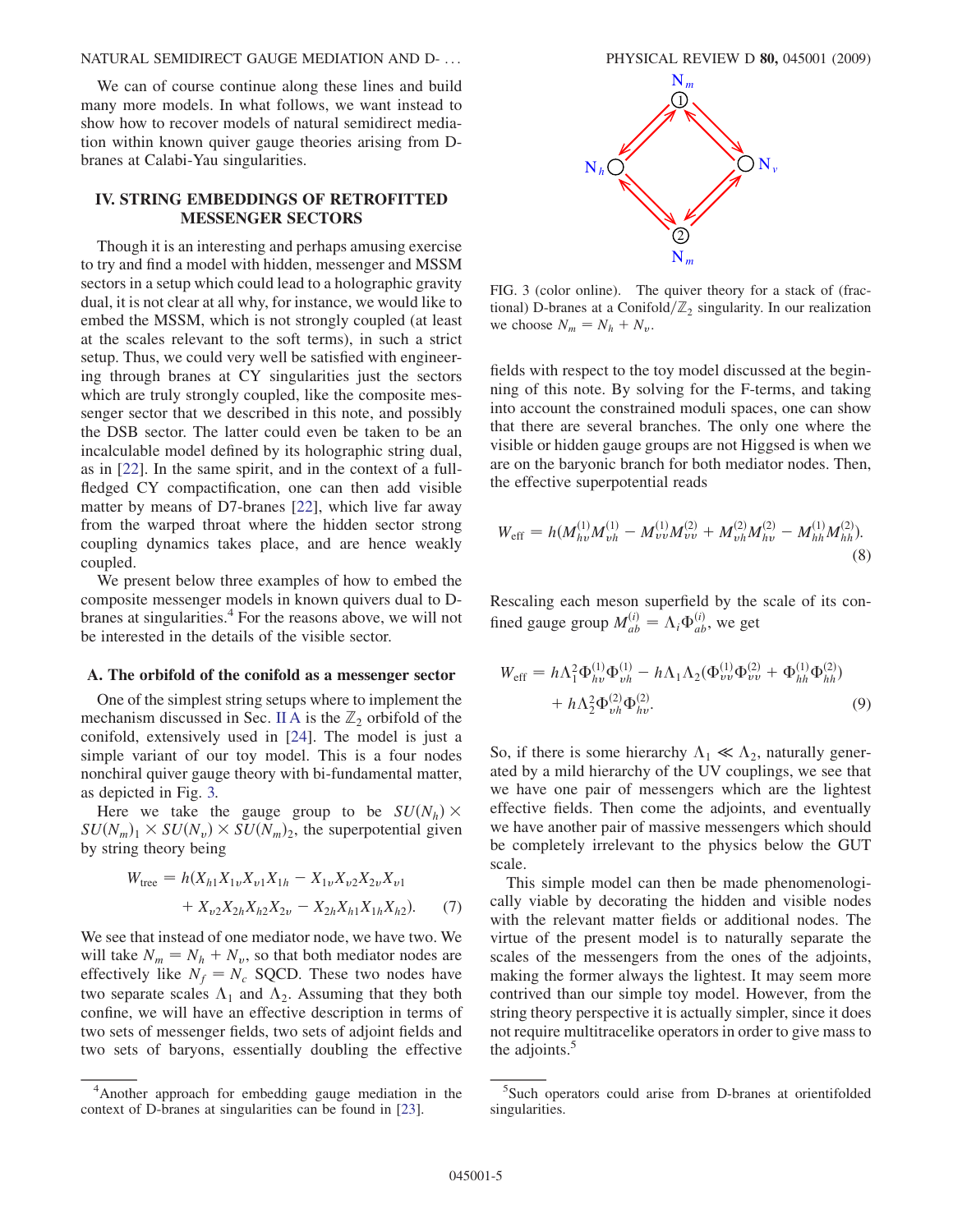## B. A chiral messenger sector

It could be interesting to provide also an example of composite messengers which derive from a chiral model. The added value of such a model is to explain naturally why we only have quartic superpotential terms. Take for instance the following model, which can be recovered considering fractional branes at a  $dP_3$  singularity (see e.g. [\[25\]](#page-8-24)). The quiver structure is the same of the previous model, but with half the bi-fundamental matter, see Fig. [4.](#page-5-0)

The model is hence chiral and the only superpotential one can write is

$$
W_{\text{tree}} = hX_{h1}X_{1v}X_{v2}X_{2h}.
$$
 (10)

Another constraint from chirality is that  $N_h = N_v$ , in order to prevent gauge anomalies in the mediator nodes (let us stress again that all these conditions come out automatically from the string construction). We further take  $N_m =$  $N_h = N_v$ , so that exactly as before when the two middle nodes confine the moduli space splits into two, the interesting branch being the baryonic one where the mesons are massive. The effective superpotential is then

$$
W_{\text{eff}} = hM_{hv}M_{vh} = h\Lambda_1\Lambda_2\Phi_{hv}\Phi_{vh}.
$$
 (11)

A similar model is obtained considering D-branes at the  $F_0$ singularity (which is a different—and chiral— $\mathbb{Z}_2$  orbifold of the conifold with respect to the one considered previously), whose quiver is obtained by doubling all the bifundamental fields of the  $dP_3$  quiver. The only drawback in this case is that one is left, after the middle nodes confine, with 4 times as many composite messengers with the same mass.

In these models there is no need to impose symmetries that forbid the presence of potentially dangerous lower order terms in the superpotential. Also, there are no additional adjoints in the visible and hidden sector. On the other hand, chirality imposes that the hidden sector gauge group be essentially  $SU(5)$ , so that one might have to worry about Landau poles, as in some direct mediation models.

<span id="page-5-0"></span>

FIG. 4 (color online). The quiver theory for a stack of (fractional) D-branes at a  $dP_3$  singularity. To avoid gauge anomalies we have  $N_h = N_v$ . We further require  $N_m = N_h = N_v$  for our purposes.

## C. A metastable DSB example

In a similar fashion, one can consider string embeddings of natural semidirect gauge mediation where supersymmetry is broken a` la ISS [[19](#page-8-17)]. Here we aim at embedding both the messenger and the full hidden sector in a setup derived from D-branes at singularities.

As an explicit example, we consider the model presented in [[20](#page-8-18)] (we refer to it as KOO). This model breaks the Rsymmetry, and therefore it does allow for gaugino mass terms when used as a model of direct gauge mediation. As already stressed, this property is crucial also in semidirect setups: here the gauginos are those of the hidden sector gauge group coupling to the messenger, and such a mass term is needed to provide, ultimately, masses to the MSSM gauginos.

In the KOO model the supersymmetry breaking sector and the retrofitted messenger sector arise from D-branes at a ( $\mathcal{N} = 2$  preserving)  $A_5$  singularity, suitably deformed to a  $\mathcal{N} = 1$  CY singularity by means of a nontrivial geometric fibration (for a description of deformed  $A_n$  singularities and the corresponding field theories, see [\[26\]](#page-9-0)). The quiver gauge theory is depicted in Fig. [5.](#page-5-1)

<span id="page-5-2"></span>The superpotential reads

$$
W = q_{12}q_{21}X_{11} - q_{21}q_{12}X_{22} + q_{23}q_{32}X_{22} - q_{32}q_{23}X_{33}
$$
  
+  $q_{34}q_{43}X_{33} - q_{43}q_{34}X_{44} + q_{45}q_{54}X_{44} - q_{54}q_{45}X_{55}$   
+  $\frac{M}{2}X_{11}^2 + m_1^2X_{11} - \frac{M}{2}X_{22}^2 + m_3^2X_{33} + \frac{M}{2}X_{44}^2$   
+  $\frac{M}{2}X_{55}^2$ , (12)

where the last line is the  $\mathcal{N} = 2 \rightarrow \mathcal{N} = 1$  breaking part. We have set the dimensionless cubic coupling  $h = 1$  for simplicity while, as in previous examples, the mass scales  $M$ ,  $m_1$ ,  $m_3$  can be generically taken of the order of the Planck scale  $M_p$ .

Having in mind the embedding into a concrete semidirect gauge mediation model, the rightmost node, node 5, corresponds to the visible sector. Nodes 1 to 3 are the ISSlike sector, with node 3 being the gauge group under which the composite messengers will be coupled to, eventually. Node 4 plays then the role of the mediator node. Let us see how things work.

<span id="page-5-3"></span>It is convenient to work in the following regime for the dynamical scales of the different gauge factors

$$
\Lambda_4 > \Lambda_2 > \Lambda_1, \Lambda_3, \Lambda_5. \tag{13}
$$

<span id="page-5-1"></span>

FIG. 5 (color online). The  $A_5$  quiver gauge theory. The adjoint fields at each node are labeled  $X_{ii}$  and the bi-fundamentals  $q_{ij}$ .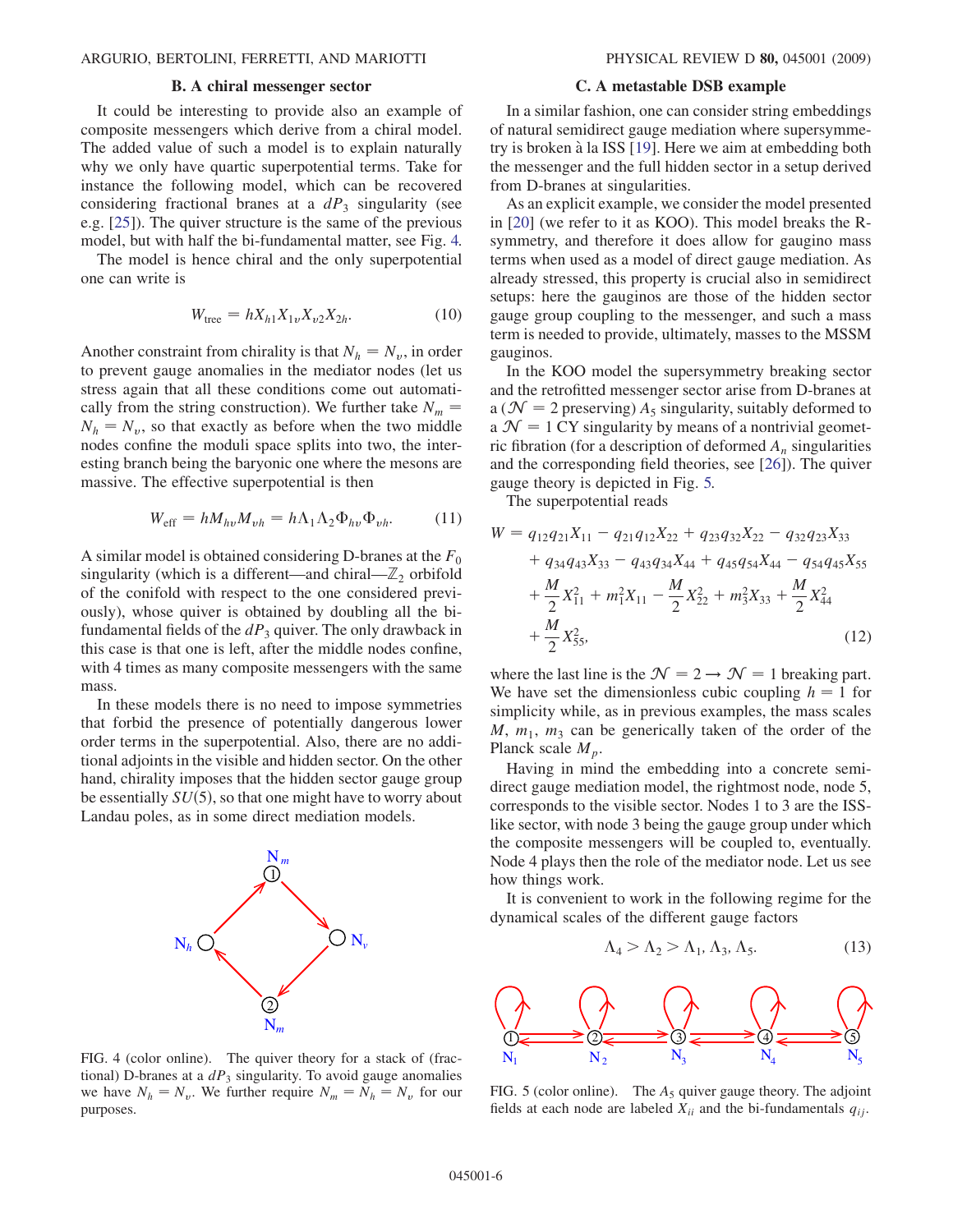This hierarchy defines the steps one has to perform in order to obtain the low energy theory.<sup>6</sup>

Given that the mass parameters entering the superpotential [\(12\)](#page-5-2) are of the order of the highest scale in the problem,  $M_p$ , we first have to integrate out the massive fields  $X_{11}$ ,  $X_{22}$ ,  $X_{44}$ ,  $X_{55}$ , obtaining

$$
W_{\text{eff}} = -\frac{1}{M}q_{12}q_{23}q_{32}q_{21} + \frac{1}{2M}(q_{23}q_{32})^2 - \frac{1}{2M}(q_{34}q_{43})^2
$$

$$
+\frac{1}{M}q_{34}q_{45}q_{54}q_{43} - \frac{1}{M}(q_{54}q_{45})^2 - q_{32}q_{23}X_{33}
$$

$$
+ X_{33}q_{34}q_{43} - \frac{m_1^2}{M}q_{12}q_{21} + m_3^2X_{33}. \tag{14}
$$

Then, flowing to the IR, node 4 develops strong dynamics. To reproduce the simple dynamics of our toy model, we choose the ranks such that  $N_3 + N_5 = N_4$ . This way node 4 has  $N_f = N_c$  and undergoes confinement with a modified moduli space. Selecting the baryonic branch, as before, and integrating out the very massive fields one obtains

<span id="page-6-0"></span>
$$
W_{\text{eff}} = -\frac{1}{M} q_{12} q_{23} q_{32} q_{21} - \frac{m_1^2}{M} q_{12} q_{21} + \frac{m_3^2}{M} q_{32} q_{23} + \frac{1}{M} N_{35} N_{53},
$$
\n(15)

where  $N_{35} = q_{34}q_{45}$  and  $N_{53} = q_{54}q_{43}$  are the mesons associated to node 4. The first three terms in Eq. [\(15\)](#page-6-0) correspond to the electric phase of the KOO model, which breaks supersymmetry into a metastable vacuum. The messenger fields  $N_{35}$  and  $N_{53}$  couple to it only through the gauge group at node 3.

We now proceed to obtain the low energy description. According to the hierarchy among the scales we chose, Eq. [\(13\)](#page-5-3), node 2 becomes then strongly coupled, and we have to dualize it. To recover the KOO model, we choose the ranks  $N_1 = N_f - N_c$ ,  $N_2 = N_3 = N_c$ . In the dual description, node 2 is a  $SU(N_f - N_c)$  gauge group, and in terms of magnetic dual variables the superpotential reads

$$
W_{\text{eff}} = -\frac{m_1^2}{M} M_{11} + \frac{m_3^2}{M} M_{33} + \frac{1}{\Lambda_2} (M_{11} t_{12} t_{21} + M_{33} t_{32} t_{23} + M_{13} t_{32} t_{21} + M_{31} t_{12} t_{23}) - \frac{1}{M} M_{13} M_{31} + \frac{1}{M} N_{35} N_{53},
$$
\n(16)

where  $t_{ij}$  are the magnetic quarks. In order to estimate the scales of the theory we give the mesons canonical dimensions, inserting the proper dynamical scales, finally obtaining

$$
W_{\text{eff}} = -\bar{m}^2 M_{11} + \bar{\mu}^2 M_{33} + M_{11} t_{12} t_{21} + M_{33} t_{32} t_{23} + M_{13} t_{32} t_{21} + M_{31} t_{12} t_{23} - m_z M_{13} M_{31} + m N_{35} N_{53},
$$
 (17)

<span id="page-6-1"></span>where

$$
\bar{m}^{2} = \frac{m_{1}^{2} \Lambda_{2}}{M} \qquad \bar{\mu}^{2} = \frac{m_{3}^{2} \Lambda_{2}}{M}
$$
\n
$$
m_{z} = \frac{\Lambda_{2}^{2}}{M} \qquad m = \frac{\Lambda_{4}^{2}}{M},
$$
\n(18)

and recall that M,  $m_1$ ,  $m_3 = \mathcal{O}(M_p)$ . As discussed in [[20\]](#page-8-18), in order for the metastable ISS-like vacua to have a sufficiently large lifetime we have to require  $\bar{\mu} < \bar{m}$  and  $m_z <$  $\bar{m}$ . The first inequality is easily accomplished by a mild tuning of the masses  $m_1$ ,  $m_3$  which, generically, are of the same order of magnitude. The second is easily seen to hold (strongly) since we assume  $\Lambda_2 \ll M_p$ . Similarly, we also have  $m \ll \bar{m}$ .

The relative hierarchy between  $m$  and  $m<sub>z</sub>$  depends on whether we implement the hierarchy [\(13\)](#page-5-3) or not. Roughly, what we need is the messenger supersymmetric mass m to lie within the mass of the gauginos associated to node 3 (which depends on  $m<sub>z</sub>$  as we review below) and  $\bar{m}$ , the highest mass scale in the hidden sector, as discussed in [[7\]](#page-8-6).

As anticipated we have realized a model of natural (metastable) semidirect mediation. In our setup the MSSM is at node 5. It is not directly coupled to the supersymmetry breaking sector, but it is coupled to the massive fields  $N_{35}$  and  $N_{53}$ , which are the composite messengers. The mediation is semidirect, since the messengers are coupled to the susy-breaking sector only through gauge interactions (node 3, the messenger gauge group, which in this case enters just as a flavor group within the DSB mechanism).

Since this model has an explicit (and calculable) hidden sector, we can go a little further.

We would like to compute the mass splitting for the messengers  $N_{35}$  and  $N_{53}$ . In a semidirect scenario as the one discussed here, the messengers feel the breaking of supersymmetry exactly as the matter chiral fields of the MSSM in a model of gauge mediation. The only difference here is that they already have a mass at tree-level m. This implies that, besides ordinary diagonal mass terms (which contribute to the supertrace), off-diagonal masses are also generated at two loops. The messenger masses are easily computed using standard techniques.

<span id="page-6-2"></span>The diagonal supersymmetry breaking mass for the messengers are as the soft scalar masses computed in [\[20\]](#page-8-18)

$$
m_d^2 \sim \alpha_3^2 \bar{N} \left(\frac{\bar{\mu}^2}{\bar{m}}\right)^2,\tag{19}
$$

<sup>&</sup>lt;sup>6</sup>This is essentially for convenience. We could choose not to enforce a hierarchy between  $\Lambda_2$  and  $\Lambda_4$  (while keeping them larger than the other scales), the analysis would be slightly more involved but the results unchanged.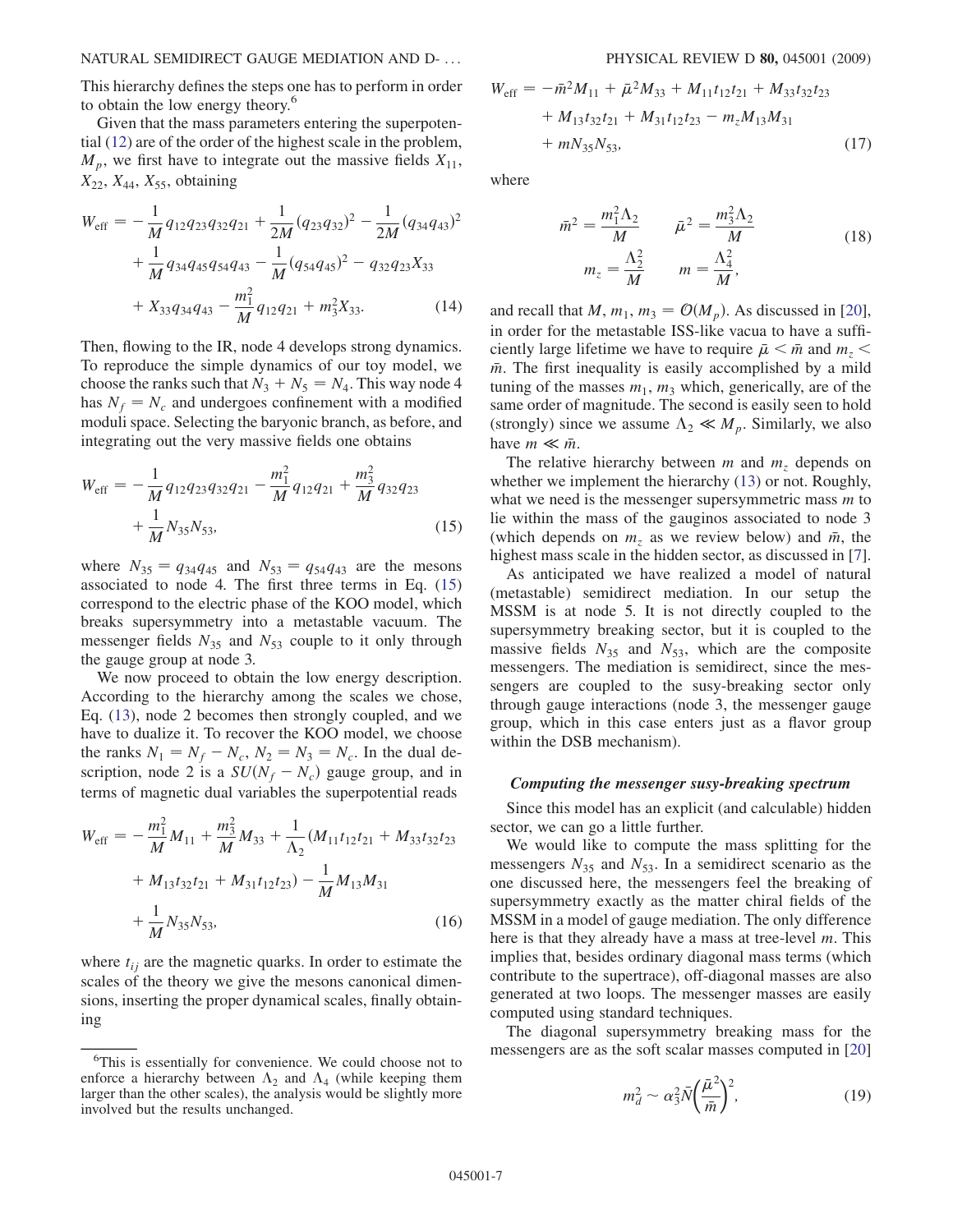where  $\alpha_3 = \frac{g_3^2}{4\pi}$  is the loop factor of the gauge group at node 3 and  $\overline{N} = N_1 + N_3 - N_2$ .

<span id="page-7-0"></span>The off-diagonal masses for the messengers can also be computed. The computation involves the supersymmetric mass of the messengers  $m$  and the nonsupersymmetric mass of the gauginos of node 3, which is [\[20\]](#page-8-18)

$$
m_{\lambda} \sim \alpha_3 \bar{N} \frac{\bar{\mu}^2 m_z}{\bar{m}^2}.
$$
 (20)

<span id="page-7-1"></span>Henceforth, we will take  $\overline{N} = \mathcal{O}(1)$  and drop it from the expressions. To perform the computation we parameterize the gaugino mass as in the general gauge mediation (GGM) formalism [[27](#page-9-1)]

$$
m_{\lambda} \sim \alpha_3 M B_{1/2}(0),\tag{21}
$$

where  $B_{1/2}(p^2/M^2)$  is a function characterizing a currentcurrent correlator of the hidden sector. Since we are only interested in order of magnitude estimates, we approximate it as a step function, i.e.  $B(x) = 1$  if  $x \in (0, 1)$ ,  $B(x) = 0$ otherwise. M is the scale emerging from the KOO sector. It can be obtained comparing Eqs. ([20](#page-7-0)) and [\(21\)](#page-7-1), and reads  $M = \bar{\mu}^2 m_z / \bar{m}^2$ .

The off-diagonal mass for the messengers is then given by a diagram involving the massive messenger fermion and the hidden gauginos of node 3

$$
m_{\text{off}}^2 \sim \alpha_3^2 \int d^4 p \frac{1}{p^2} \frac{m}{p^2 + m^2} M B_{1/2} \left(\frac{p^2}{M^2}\right). \tag{22}
$$

<span id="page-7-2"></span>It can be evaluated using the approximation we explained before for the function  $B_{1/2}(x)$  giving

$$
m_{\text{off}}^2 \sim \alpha_3^2 m \frac{\bar{\mu}^2 m_z}{\bar{m}^2} \log \bigg( 1 + \frac{\bar{\mu}^4 m_z^2}{\bar{m}^4 m^2} \bigg). \tag{23}
$$

We see that the off-diagonal mass, which is going to be the leading contribution to the visible gaugino mass, peaks when  $m$  is of the same order as the mass of the hidden gaugino divided by the coupling constant,  $m_{\lambda}/\alpha_3$ , see Eq. ([20](#page-7-0)).

If we work in the regime ([13](#page-5-3)), the ratio  $m_{\lambda}/(\alpha_3 m)$  is easily suppressed by a few orders of magnitude and  $m_{\text{off}}^2$ can be approximated as

$$
m_{\text{off}}^2 \sim \frac{\alpha_3^2}{m} \left(\frac{\bar{\mu}^2 m_z}{\bar{m}^2}\right)^3. \tag{24}
$$

Hence it results suppressed in the supersymmetry breaking scale set by the gaugino mass [\(20\)](#page-7-0).

We could think however of a different scenario. In order to make  $m_{\lambda}/(\alpha_3 m) = \mathcal{O}(1)$  we take a different hierarchy with respect to the one in Eq. [\(13\)](#page-5-3), namely  $\Lambda_2 > \Lambda_4$ . We have

$$
\frac{m_{\lambda}}{\alpha_3 m} \sim \frac{\bar{\mu}^2}{\bar{m}^2} \frac{m_z}{m} \sim \frac{m_3^2}{m_1^2} \frac{\Lambda_2^2}{\Lambda_4^2}.
$$
 (25)

Recalling what we said after Eq. ([18](#page-6-1)), the ratio  $m_3/m_1$  in the expression above is necessarily smaller than 1; but we see that even with a small hierarchy like  $\Lambda_2 \sim 10 \Lambda_4$  we can achieve a not too small ratio  $m_{\lambda}/(\alpha_3 m)$  so that the log in Eq. ([23](#page-7-2)) is roughly of order one.

Thus, in this regime, we have potentially unsuppressed visible gaugino masses, proportional to

$$
m_{\lambda,\text{vis}} \sim \alpha_{\text{vis}} \frac{m_{\text{off}}^2}{m} \sim \alpha_{\text{vis}} \alpha_3 m_\lambda \sim \alpha_{\text{vis}} \alpha_3^2 m. \tag{26}
$$

As in [[7\]](#page-8-6), the visible gaugino mass turns out to be a three-loop effect (one MSSM loop times two hidden loops). Assuming the messenger gauge group at node 3 to be rather weak, this leads to a messenger mass which is  $10^9-10^{11}$  GeV, which seems phenomenologically acceptable.

The question is of course what is the ratio of this gaugino mass to the MSSM sfermion masses. If we were in a setup similar to minimal gauge mediation, we could immediately see that this ratio would be of order one. However, we are not in such a setup, since we have a sizable contribution from the diagonal messenger masses [\(19\)](#page-6-2) to the supertrace over the messenger sector. As discussed in [\[28\]](#page-9-2), in such a situation the sfermion masses become model dependent. This is expected, since by turning on the supertrace we cover more parameter space. Hence, in order to discuss in more detail the MSSM soft spectrum one should set up the computation along the lines of  $[28]$ .<sup>7</sup> This is however beyond the scope of the present paper. What we have shown is that in this model the MSSM gaugino masses are not a priori suppressed by higher orders in the offdiagonal messenger masses, at least in some range of parameters. This suggests that F-term suppression of gaugino masses is not generic in semidirect gauge mediation.

## V. CONCLUSIONS AND OUTLOOK

We have shown that semidirect gauge mediation can be easily made natural, by dynamically generating supersymmetric masses for the messenger fields. The simple mechanism we have proposed turned out to be quite generic in string theory when realized by D-brane embeddings.

We have discussed a few explicit examples by considering D-branes at chiral and nonchiral CY singularities. The ease in which models of semidirect mediation arise suggests that a large portion of their parameter space can be covered by such constructions. As an example of such possibility, we have shown that in a calculable model

<sup>&</sup>lt;sup>7</sup>Note that, as discussed in [\[7](#page-8-6)[,28\]](#page-9-2), a positive supertrace over the messenger sector would result in tachyonic masses for the MSSM sfermions, which is of course phenomenologically ruled out.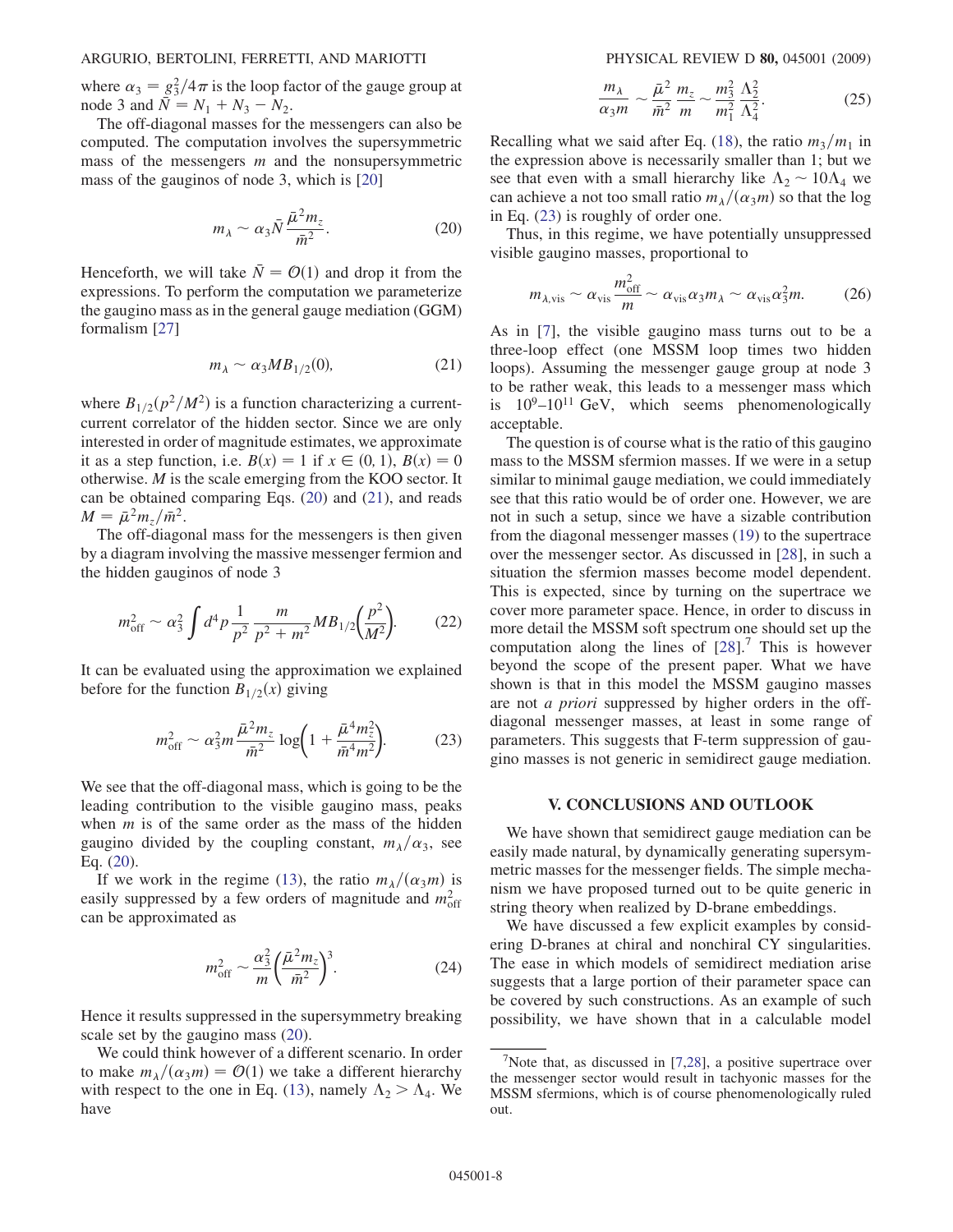## NATURAL SEMIDIRECT GAUGE MEDIATION AND D- ... PHYSICAL REVIEW D 80, 045001 (2009)

where supersymmetry is broken in a metastable vacuum and the messenger gauge group is a (weakly gauged) flavor group of the hidden sector, one may choose a regime where the visible gaugino masses are not necessarily suppressed. This regime is not easily achieved in models of semidirect gauge mediation where the messenger gauge group is a genuine gauge group of the hidden sector, and is Higgsed [\[5,](#page-8-4)[8](#page-8-7)]. Conversely, the generation of D-term-like contribution to the diagonal scalar masses for the messengers, induced by the supersymmetry breaking F-terms, seems specific to the latter class of Higgsed models.

These facts suggest that, from a phenomenological point of view, besides generic predictions encompassed by any model of semidirect gauge mediation, there are others which seem to hold only for some specific subclass of models. It would be desirable to analyze further the phenomenology of semidirect gauge mediation. In this respect, recasting semidirect gauge mediation in the formalism of general gauge mediation [\[27\]](#page-9-1) might be helpful. Efforts in this direction are under way [\[29\]](#page-9-3).

#### ACKNOWLEDGMENTS

We thank Ken Intriligator for useful discussions, and Shamit Kachru and Brian Wecht for thoughtful comments on a preliminary version of this paper. R. A. and M. B. would like to thank the organizers of the workshop ''SUSY Breaking 09" held at Durham for arranging a very stimulating meeting, and its participants for useful discussions and exchanges of ideas. The research of R. A. is supported in part by IISN-Belgium (conventions 4.4511.06, 4.4505.86 and 4.4514.08). R. A. is a Research Associate of the Fonds de la Recherche Scientifique–F.N.R.S. (Belgium). The research of G. F. is supported in part by the Swedish Research Council (Vetenskapsra˚det) contract  $621-2006-3337$ . Contribution from the Längmanska Kulturfonden and the Wilhelm och Martina Lundgrens Veteskapsfond are also gratefully acknowledged. A. M. is supported in part by FWO-Vlaanderen through project G.0428.06. R. A. and A. M. are also supported in part by the Belgian Federal Science Policy Office through the Interuniversity Attraction Pole IAP VI/11.

- <span id="page-8-0"></span>[1] M. Dine and W. Fischler, Phys. Lett. **110B**, 227 (1982); C. R. Nappi and B. A. Ovrut, Phys. Lett. 113B, 175 (1982); M. Dine and W. Fischler, Nucl. Phys. B204, 346 (1982); L. Alvarez-Gaume, M. Claudson, and M. B. Wise, Nucl. Phys. B207, 96 (1982).
- <span id="page-8-2"></span><span id="page-8-1"></span>[2] G. F. Giudice and R. Rattazzi, Phys. Rep. 322, 419 (1999).
- [3] M. Dine and A. E. Nelson, Phys. Rev. D 48, 1277 (1993); M. Dine, A. E. Nelson, and Y. Shirman, Phys. Rev. D 51, 1362 (1995).
- <span id="page-8-4"></span><span id="page-8-3"></span>[4] M. Dine, A. E. Nelson, Y. Nir, and Y. Shirman, Phys. Rev. D 53, 2658 (1996).
- <span id="page-8-5"></span>[5] N. Seiberg, T. Volansky, and B. Wecht, J. High Energy Phys. 11 (2008) 004.
- [6] E. Poppitz and S. P. Trivedi, Phys. Rev. D **55**, 5508 (1997); N. Arkani-Hamed, J. March-Russell, and H. Murayama, Nucl. Phys. B509, 3 (1998); H. Murayama, Phys. Rev. Lett. 79, 18 (1997); S. Dimopoulos, G. R. Dvali, R. Rattazzi, and G. F. Giudice, Nucl. Phys. B510, 12 (1998).
- <span id="page-8-7"></span><span id="page-8-6"></span>[7] L. Randall, Nucl. Phys. **B495**, 37 (1997).
- <span id="page-8-8"></span>[8] H. Elvang and B. Wecht, J. High Energy Phys. 06 (2009) 026.
- <span id="page-8-9"></span>[9] M. Dine, J. L. Feng, and E. Silverstein, Phys. Rev. D 74, 095012 (2006).
- <span id="page-8-10"></span>[10] C. Csaki, L. Randall, and W. Skiba, Phys. Rev. D 57, 383 (1998).
- <span id="page-8-11"></span>[11] N. Seiberg, Phys. Rev. D **49**, 6857 (1994).
- <span id="page-8-12"></span>[12] K. A. Intriligator and P. Pouliot, Phys. Lett. B 353, 471 (1995).
- <span id="page-8-13"></span>[13] I. Affleck, M. Dine, and N. Seiberg, Nucl. Phys. **B256**, 557 (1985).
- [14] E. Poppitz and S. P. Trivedi, Phys. Lett. B 365, 125 (1996).
- <span id="page-8-15"></span><span id="page-8-14"></span>[15] I. Affleck, M. Dine, and N. Seiberg, Phys. Lett. 137B, 187 (1984).
- <span id="page-8-16"></span>[16] H. Murayama, Phys. Lett. B 355, 187 (1995).
- <span id="page-8-20"></span>[17] I. Affleck, M. Dine, and N. Seiberg, Phys. Rev. Lett. 52, 1677 (1984).
- <span id="page-8-17"></span>[18] S. Franco, A. Hanany, D. Krefl, J. Park, A. M. Uranga, and D. Vegh, J. High Energy Phys. 09 (2007) 075.
- <span id="page-8-18"></span>[19] K. A. Intriligator, N. Seiberg, and D. Shih, J. High Energy Phys. 04 (2006) 021.
- <span id="page-8-19"></span>[20] R. Kitano, H. Ooguri, and Y. Ookouchi, Phys. Rev. D 75, 045022 (2007).
- [21] C. Csaki, Y. Shirman, and J. Terning, J. High Energy Phys. 05 (2007) 099; A. Amariti, L. Girardello, and A. Mariotti, Fortschr. Phys. 55, 627 (2007); T. Kawano, H. Ooguri, and Y. Ookouchi, Phys. Lett. B 652, 40 (2007); A. Amariti, L. Girardello, and A. Mariotti, J. High Energy Phys. 10 (2007) 017; S. Abel, C. Durnford, J. Jaeckel, and V. V. Khoze, Phys. Lett. B 661, 201 (2008); N. Haba and N. Maru, Phys. Rev. D 76, 115019 (2007); S. A. Abel, C. Durnford, J. Jaeckel, and V. V. Khoze, J. High Energy Phys. 02 (2008) 074; B. K. Zur, L. Mazzucato, and Y. Oz, J. High Energy Phys. 10 (2008) 099; S. Abel and V. V. Khoze, J. High Energy Phys. 11 (2008) 024.
- <span id="page-8-23"></span><span id="page-8-21"></span>[22] F. Benini, A. Dymarsky, S. Franco, S. Kachru, D. Simic, and H. Verlinde, arXiv:0903.0619.
- <span id="page-8-22"></span>[23] I. Garcia-Etxebarria, F. Saad, and A. M. Uranga, J. High Energy Phys. 08 (2006) 069.
- <span id="page-8-24"></span>[24] R. Argurio, M. Bertolini, S. Franco, and S. Kachru, J. High Energy Phys. 01 (2007) 083; 06 (2007) 017.
- [25] R. Argurio, G. Ferretti, and C. Petersson, J. High Energy Phys. 07 (2008) 123.